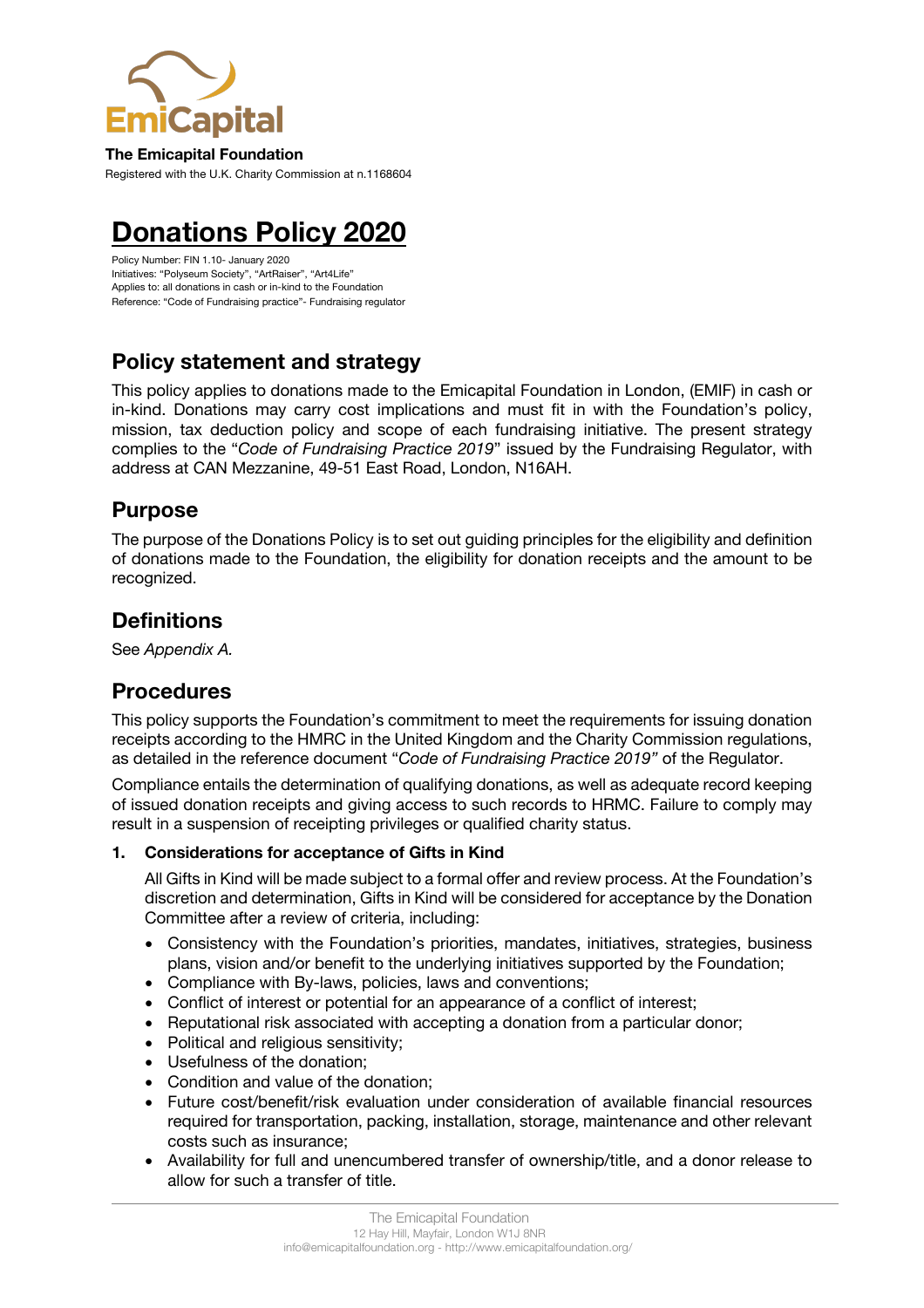

**The Emicapital Foundation** Registered with the U.K. Charity Commission at n.1168604

> The Foundation reserves the right to decline and refuse a donation in-Kind for noncompliance to one of the points above, or for any other reason. The decision stands with the Foundation Donation Committee and a reason for declining will be enforced whenever such committee will express for a decline with a majority of votes. The Foundation is free to refrain from explaining to donors the reasons for a rejection of their donation.

> For in-Kind donations like art (such as but not limited to paintings, drawings, watercolors, sculptures, vases, collectible items), no specific storage and exhibition location will be guaranteed in perpetuity. All art items are subject to be exhibited in cultural initiatives supported by the Foundation, around the World.

#### **2. Donations eligible for an official income tax receipt**

To be eligible for an official income tax receipt, the donation must meet at least all of the following three criteria:

- Be an actual transfer of property to the Emicapital Foundation;
- Be a gift of property (e.g. money, artwork, equipment) to the Emicapital Foundation;
- Be voluntary freely given and not as a result of a contractual or legal obligation.

Only the Eligible Amount of a donation may be recorded on a donation receipt. If the donor receives any property, services, or other Advantage in consideration of his or her donation, the Fair Market Value (FMV) of the Advantage is deducted from the FMV of the gift to determine the Eligible Amount for the purposes of the donation receipt.

#### **3. Donations ineligible for an official income tax receipt**

The following are examples of non-qualifying donations and cannot be acknowledged with official donations for income tax purposes in accordance with HMRC guidelines:

- Donations intended as a flow through to a specified recipient who does not have charitable organization status;
- Intangibles, non-monetary assets without physical substance such as services, time, skills, effort;
- Donations of business marketing products such as supplies and merchandise;
- Sponsorship in the form of cash, goods or services toward an event, project, program or corporate asset, in return for commercial benefit (i.e. product or logo placement or presenting sponsorship);
- Transfers of cash, property or assets resulting from a condition such as a court order;
- Donations for which the Fair Market Value (FMV) of the advantage or consideration provided to the donor exceeds 80% of the value of the donation;
- A gift in kind for which the FMV cannot be determined.

#### **4. Associated Costs**

At the Foundation's discretion and determination and unless otherwise specified in a Fundraising initiative papers, the donor is responsible for related costs for all donations, as applicable, including:

- Transportation of the donated item, including transfer costs for cash donations;
- Cost for an appraisal/valuation of Gifts in Kind by an independent, qualified appraiser for donations of Gifts in Kind valued above GBP 5,000.-;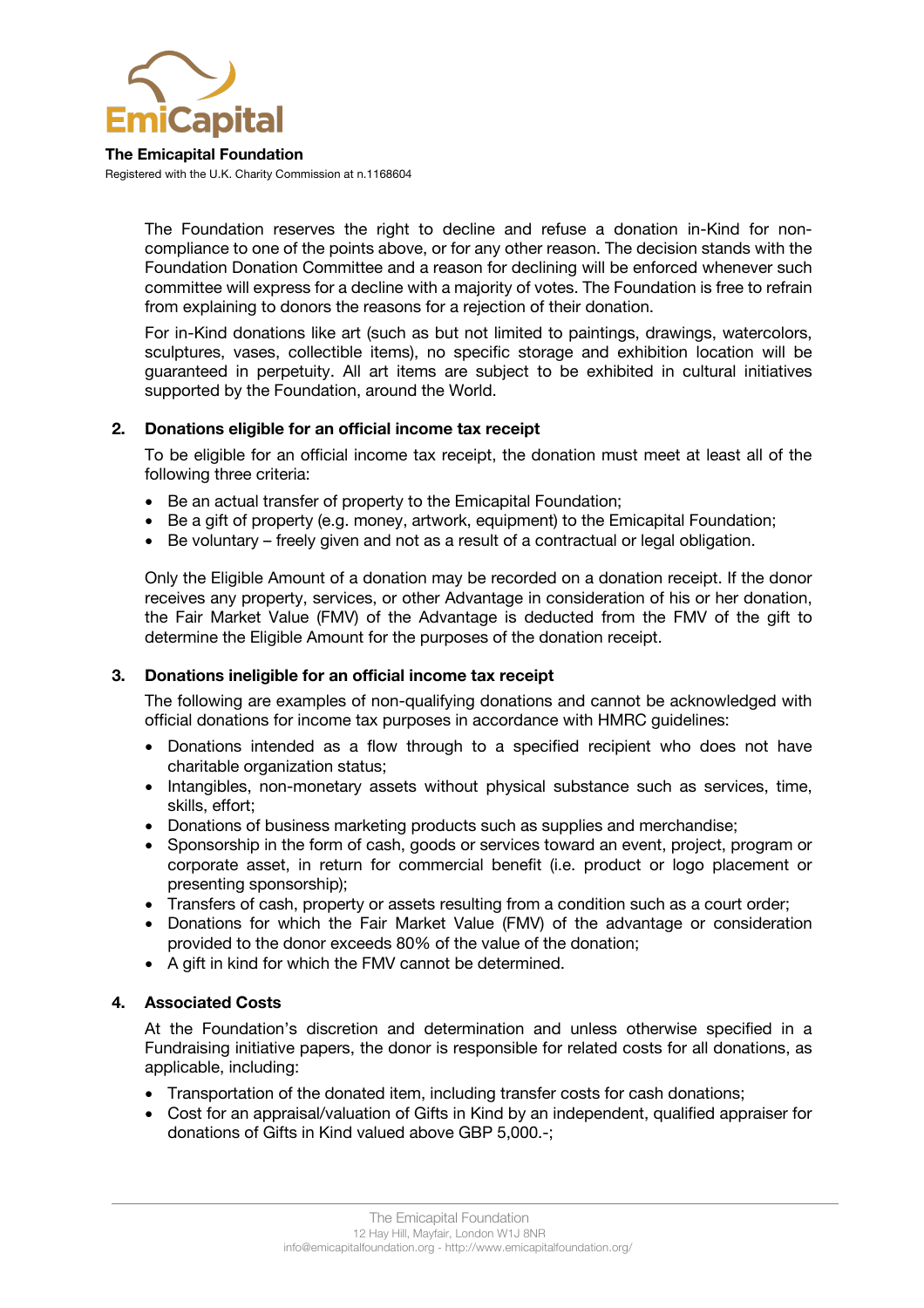

#### **The Emicapital Foundation**

Registered with the U.K. Charity Commission at n.1168604

- Donations of personal property, public art and real property expected to be valued at GBP 5,000.- or less may be appraised by knowledgeable, internal staff in conjunction with the use of online resources suitable to establish a current fair market value;
- Documentation for insurance purposes, if applicable (i.e. photograph of item, original sales receipt, appraisal document, certificate of authenticity)
- Conservation treatment, if applicable (i.e. restoration of artwork, cleaning, repairs etc.)

The Foundation may request a second independent appraisal, depending on the amount or nature of the requested donation. If the difference in value between the two appraisals is less than 10%, the Foundation will take the lower of the two. Where the difference is greater than 10%, a third appraisal will be requested. Where the difference between the first two appraisals is 10% or greater, or there are three appraisals, the average of the first 2 appraisals or 3 appraisals, if applicable, will be the final deemed fair market value.

An appraisal/evaluation is required for all donations of Gifts in Kind.

#### **5. Information to be reported on a donation receipt**

The following information must be reported in duplicate for each donation receipt, and issued for all donations:

| <b>Required Information</b>                          | <b>Cash Gift</b> | <b>Non-cash Gift</b> |
|------------------------------------------------------|------------------|----------------------|
| Statement "Official receipt for income tax purposes" |                  |                      |
| Unique serial number of receipt                      |                  |                      |
| Name of Receiver and involved initiative             |                  |                      |
| Name od Donor                                        |                  |                      |
| <b>Address of Donor</b>                              |                  |                      |
| Request of privacy on Donor's name publication       |                  |                      |
| Date on which the Gift was received                  |                  |                      |
| Amount of cash received                              |                  |                      |
| FMV of donated property on the Date when received    |                  |                      |
| Description of property or item received             |                  |                      |
| Name of property appraiser (if applicable)           |                  |                      |
| Address of property appraiser (if applicable)        |                  |                      |
| Description of advantage to Donor (if applicable)    |                  |                      |
| Amount of advantage given to Donor (if applicable)   |                  |                      |
| Eligible Amount of Gift                              |                  |                      |
| Place where receipt was issued                       |                  |                      |
| Date of issuance of receipt                          |                  |                      |
| Signature of authorized person                       |                  |                      |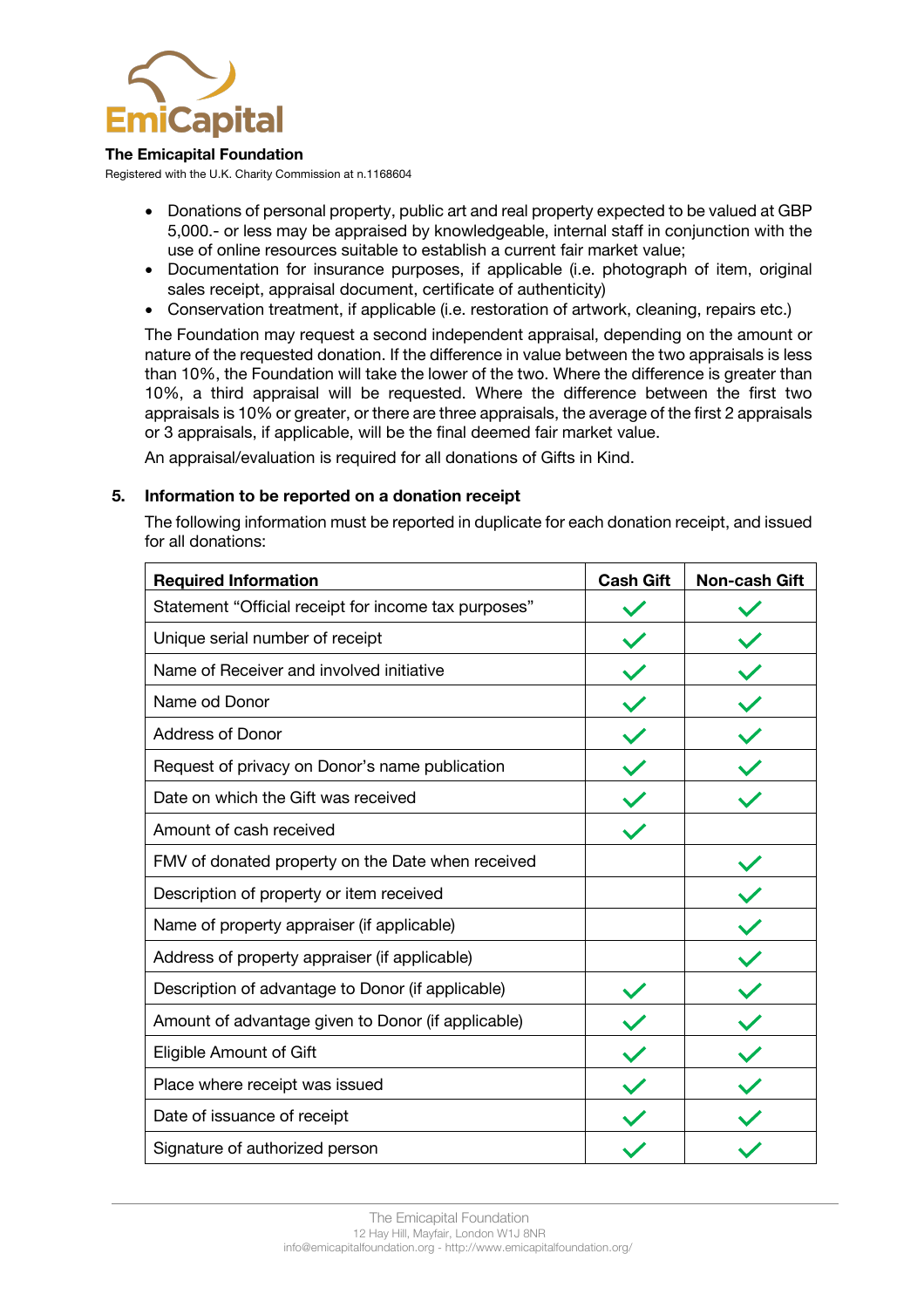

#### **The Emicapital Foundation**

Registered with the U.K. Charity Commission at n.1168604

Generally, the donation receipt can only be issued to the true donor of the gift of charity. If a donation is made by a cheque in both spouse's names, an official donation receipt can be made to either name. Receipts given in connection with corporate donations should be given in the name of the Corporation. If a shareholder of the corporation would like the receipt issued to him or her personally, there must be evidence that the funds were personal, taxpaid funds of the individual.

#### **6. Confidentiality of Information**

Subject to any applicable legislative disclosure requirements all information pertaining to donors and donations received by the Foundation is considered confidential. Charitable giving is normally a personal and sensitive issue. To ensure the privacy of donor information it is necessary to control access to donor and donation information. The Foundation Financial Department maintains records on all donors and donations received. A donor may request that his/her gift and/or all information pertaining to that gift remain anonymous.

#### **7. Applicability of Policy**

Except with respect to the requirements of the U.K. Fiscal Law regarding the issuance of donations receipts, this Policy shall not affect any donation transaction arising from an agreement between the Foundation and a donor which was entered into prior to the adoption of this Policy notwithstanding that the donation transaction is completed after the adoption of this Policy. Notwithstanding the foregoing, the Foundation may review the terms of any donation that have been agreed to but have yet to be fulfilled.

#### **Instructions for a monetary donation**

- By cheque: donations by cheque are not accepted.
- By cash: donation in cash are not accepted.
- By Bank transfer: all donations are to be made payable to:

The Emicapital Foundation Unit 3.1 Bank Studios Park Royal Road London NW10 7LQ Tel: +4420 36370940 Fax: +4420 33971350 Email: donate@emicapitalfoundation.org

Updated Bank details will be notified directly to donors.

### **Instructions for a donation in-kind**

In-kind donation must be proposed by sending the application form. Forms may be requested via email of phone, or downloaded from the Foundation website at the appropriate initiative page.

### **Acknowledgement of receipt**

A letter of appreciation shall be forwarded to the donor following receipt of his donation and any and all appropriate documentation. For monetary donations, an official receipt for income tax purposes will be issued for donations of GBP 20.- or more, provided that the Financial Department confirms that the donation is eligible for such income tax receipt according to law.

Larger donations or donations of cultural significance may be officially recognized at the discretion of the Donation Committee, with the agreement of the Donor.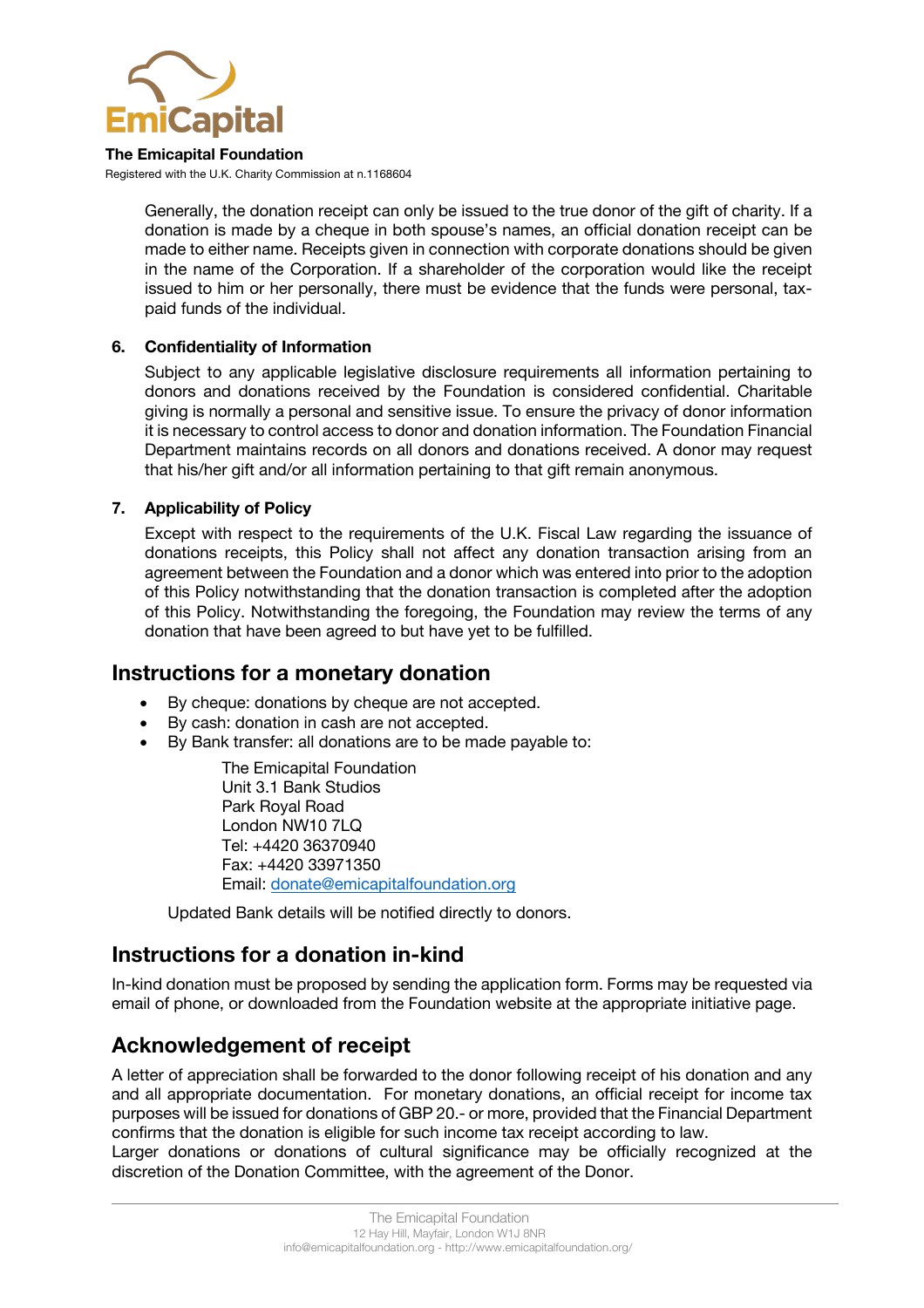

**The Emicapital Foundation** Registered with the U.K. Charity Commission at n.1168604

## **Contact**

The Emicapital Foundation Tel: +4420 36370940 Fax: +4420 33971350 Email: admin@emicapitalfoundation.org

======================================================================